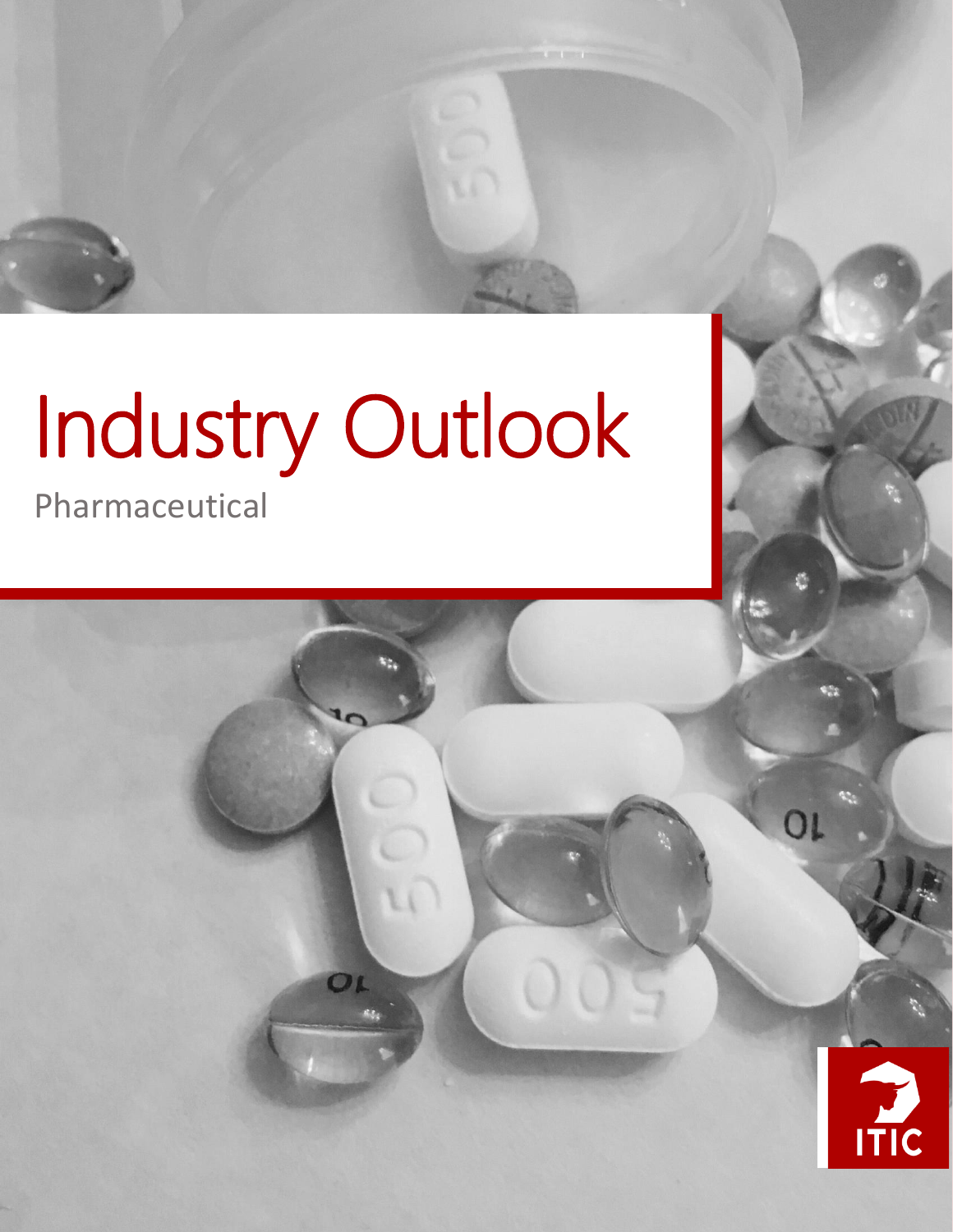

# **The Industry Outlook Team**

*Pharmaceutical*





*Tomás Castro Fernando Rangel Project Manager & Analyst Project Supervisor & Analyst*



*Duarte Oliveira Maria Veiga Analyst Analyst*





*Samuel Capucho Analyst*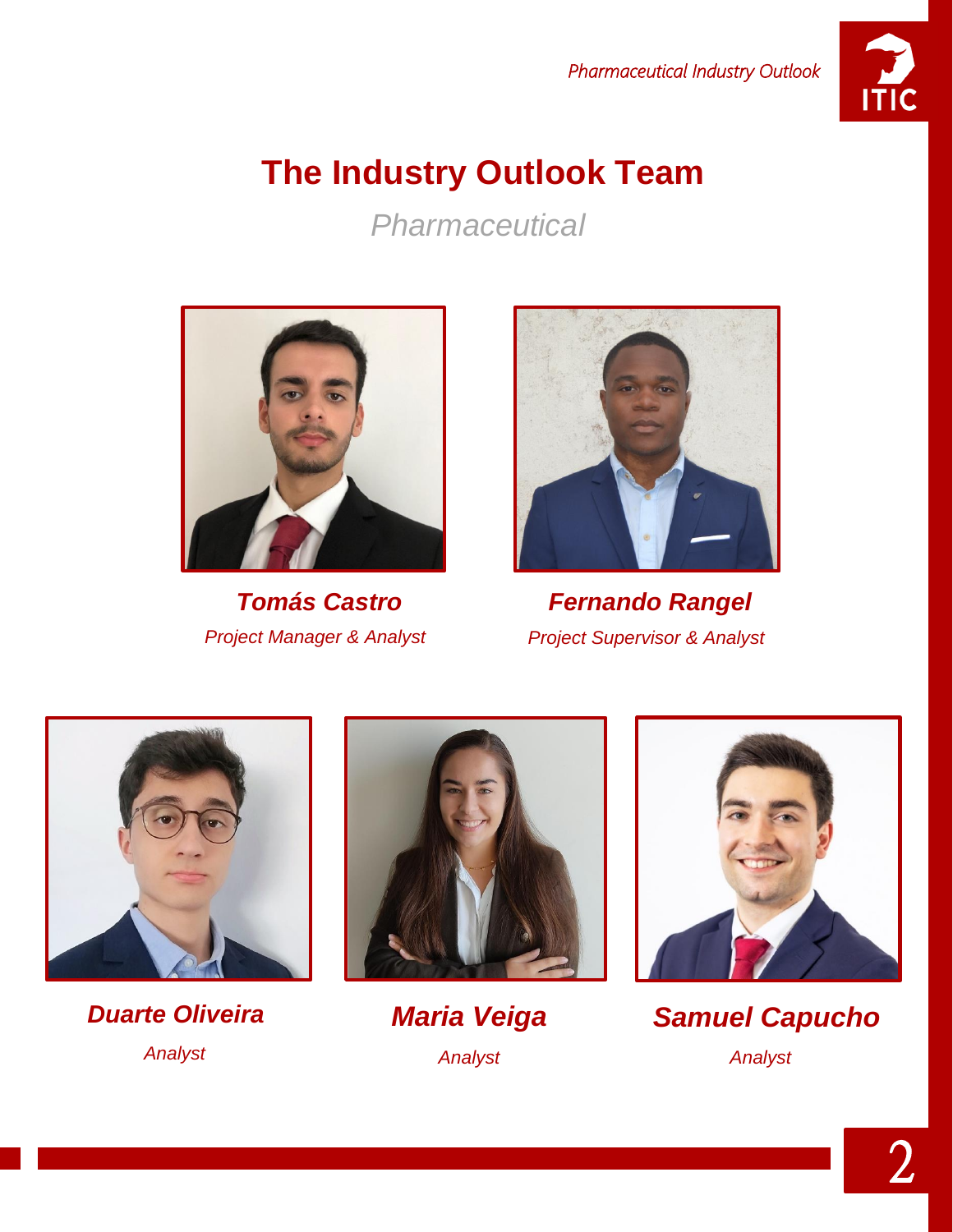

# **Table of Contents**

 $\sim 10^{11}$  m  $^{-1}$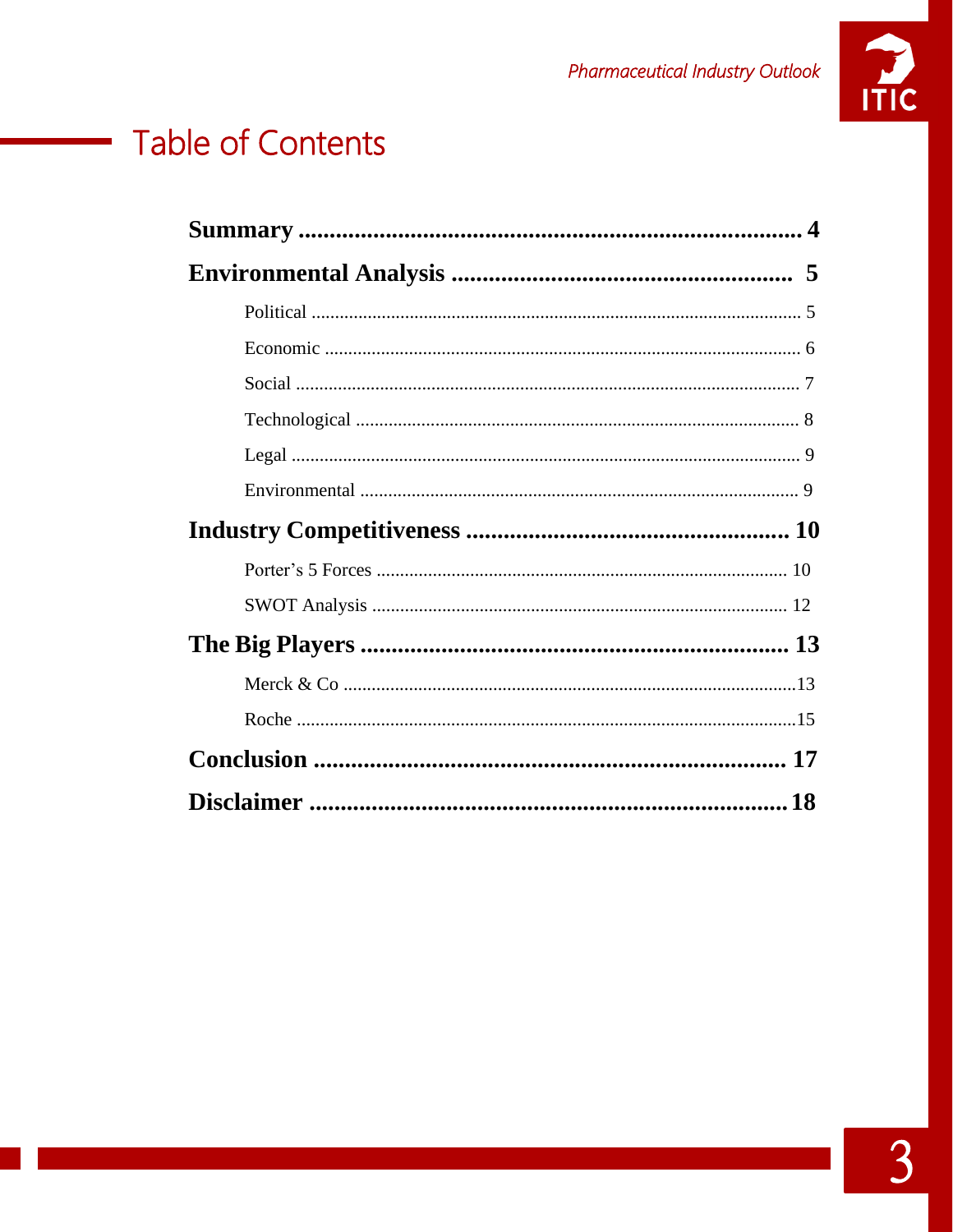

## **Summary**

The Pharmaceutical industry is comprised of companies that engage in the discovery, research, development, manufacturing and distribution of medications and drugs. This industry has grown significantly in the past decade and is expected to continue to grow in the near future. Just last year in 2020, this industry totaled \$1.27 trillion dollar in global revenues according to Statista, with almost half of the revenues coming from Northern America and \$99.5 billion dollars coming from Oncologics which was the leading therapeutic class.

In the past two years, with the Covid-19 pandemic, investors and the market have begun to pay much more attention to the pharmaceutical industry. Many governments and organizations are relying on the expertise of this industry to help deal with the ongoing pandemic.

Furthermore, this is an extremely important sector that affects all economic growth. New technologies are an opportunity for this sector that, through biotechnology, can develop break-through cures for diseases. In this way, it can increase the quality of life of the population, which is increasingly aging and with more problems associated with sedentary lifestyles.

From this industry perspective, we aim to provide a balanced assessment of this sector that has great potential for further growth, especially in the light of the recent events.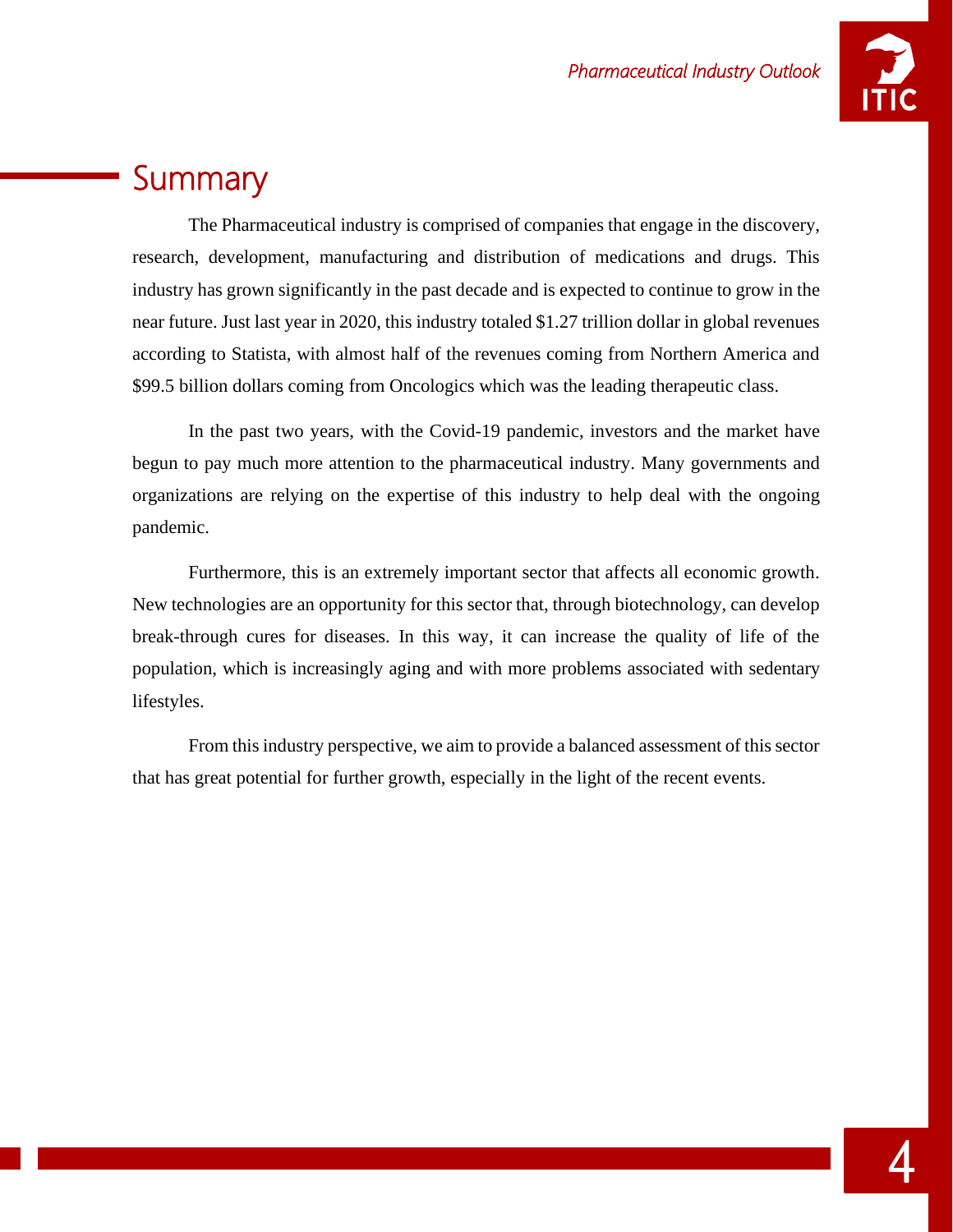

# Environmental Analysis

### **Political Factors**

|                           | <b>Political</b>             |                      |
|---------------------------|------------------------------|----------------------|
|                           | <b>Regulatory frameworks</b> | <b>Price control</b> |
| <b>Duration of Impact</b> | Medium term                  | Medium term          |
| <b>Type of change</b>     | Neutral                      | Negative             |
| The factor's rate         | Increasing                   | Increasing           |
| <b>Importance</b>         | Critical                     | Critical             |

In almost every country, the pharmaceutical industry has a strict regulatory framework to follow. This regulatory framework, which consists of numerous governmental agencies and various drug-related laws, as the purpose to lay out crucial rules for operations within the industry. A complex regulatory framework is a serious barrier to entry for new competitors in the pharmaceutical industry, meaning that established drug manufacturers and distributors have it a lot easier. This can lead to established companies in the industry increasing their market power, or new ones failing to establish themselves in the market. While these laws are not so strict in many countries, they are quite harsh in not so developed countries and do not allow the pharmaceutical industry to evolve.

As for price pressure, in the United States, pharmaceutical companies are free to price medications however they want. Because of this, companies have been abusing this practice, as many drug manufacturers choose to sell their drugs at hugely marked-up prices. As such, governments are starting to take interest in limiting drugs prices. Ultimately, this would mean that pharmaceutical companies will face major losses.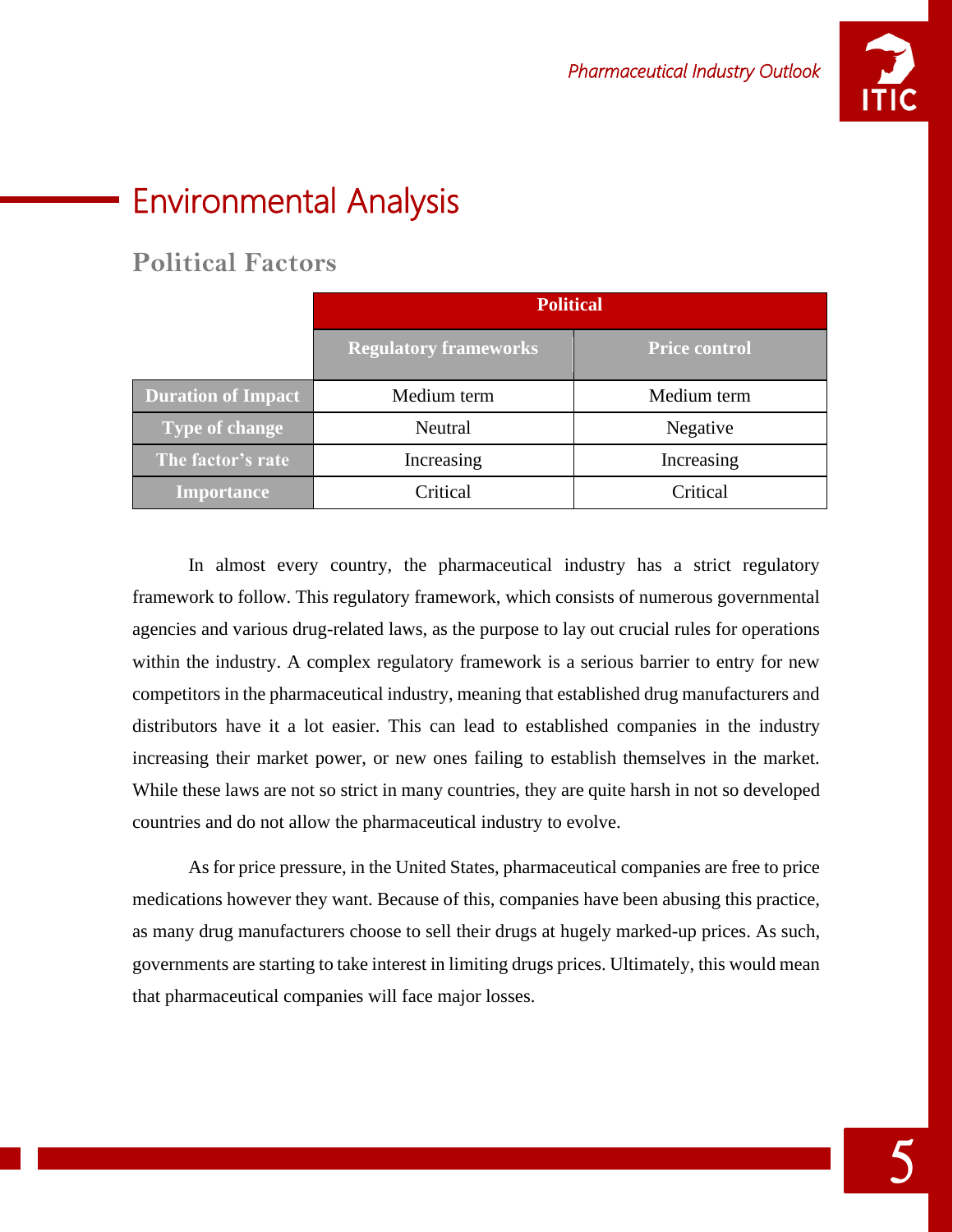

## **Economic Factors**

|                           | <b>Economic</b>                              |                                  |
|---------------------------|----------------------------------------------|----------------------------------|
|                           | <b>Growing Healthcare</b><br><b>Spending</b> | <b>Global Economic</b><br>Growth |
| <b>Duration of Impact</b> | Long term                                    | Long term                        |
| <b>Type of change</b>     | Positive                                     | Positive                         |
| The factor's rate         | Increasing                                   | Increasing                       |
| <b>Importance</b>         | Important                                    | Important                        |

The pharmaceutical industry, like many others, is also affected when the economic conditions of a country are on good or bad terms. As the economic conditions of the countries are developing, the household income of people will likely also increase. In fact, the general trend of household spending is very important for this industry as they spend a large part of it towards it. The purchase of drugs has become more common than ever, and one of the primary causes is that people can now own drugs that were previously of a high price.

Growing healthcare spending is also very important because researchers are constantly working on drug modification, resulting in more beneficial drug production. This may lead to bigger revenues in the long term.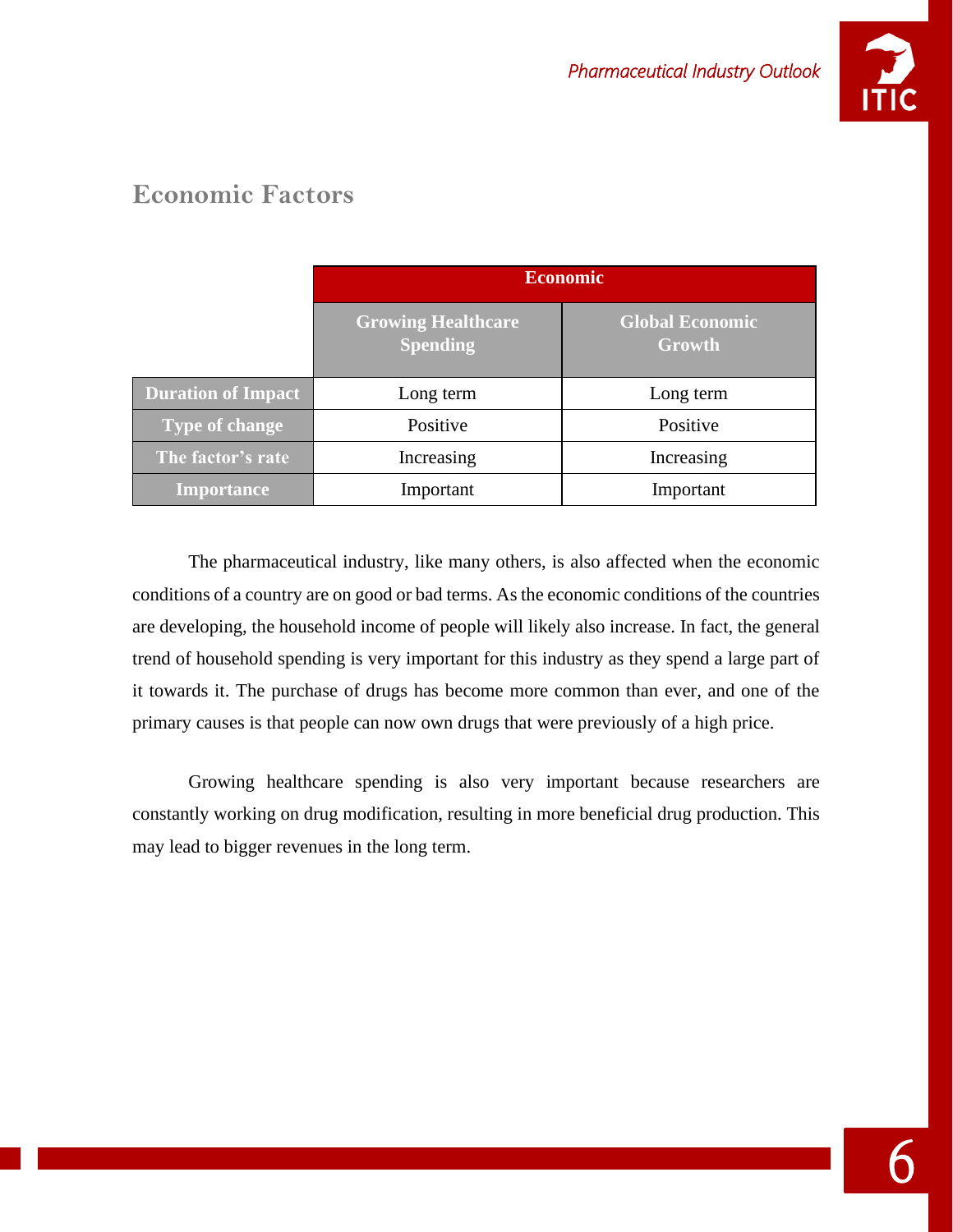

|                           | <b>Social</b>           |                              |                         |
|---------------------------|-------------------------|------------------------------|-------------------------|
|                           | <b>Better lifestyle</b> | <b>Growing Obesity Rates</b> | <b>Aging Population</b> |
| <b>Duration of Impact</b> | Medium term             | Long term                    | Long term               |
| <b>Type of change</b>     | Negative                | Positive                     | Positive                |
| The factor's rate         | Increasing              | Increasing                   | Increasing              |
| <b>Importance</b>         | Important               | Important                    | Critical                |

## **Social Factors**

As health care improves around the world, we face the issue of an aging population. In fact, this increase offers a range of opportunities and threats to the pharmaceutical industry because older individuals generally have more health problems than younger ones. The most audacious companies will capitalize on the opportunities.

There is also the problem of the increasing obesity amongst the population, and it's association with health risks. There are a number of secondary health issues associated with obesity, and many of these require pharmaceutical treatment. As a result, growing obesity rates are actually driving more sales of some drugs, thereby increasing the overall revenue of the pharmaceutical industry.

As for lifestyle, we see that, in general, people are more aware of the importance of that. In medium term, if they are concerned about their health, they will adopt a better lifestyle. As a result, the chances of developing illnesses or medical care may decrease. In the end, the pharmaceutical industry loses with this factor.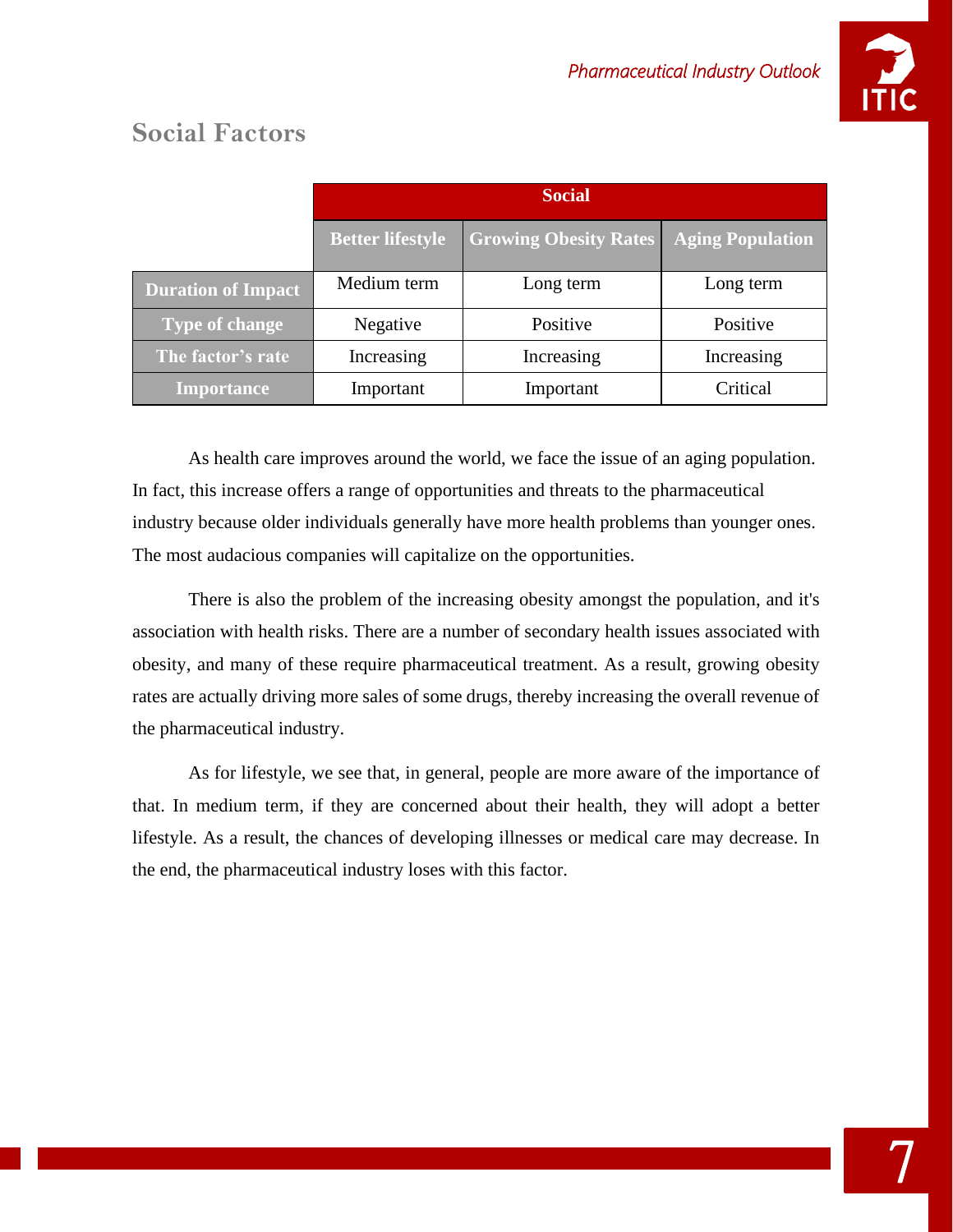

## **Technological Factors**

|                           | <b>Technological</b>                            |                           |                                        |
|---------------------------|-------------------------------------------------|---------------------------|----------------------------------------|
|                           | <b>Growth in the Biotech</b><br><b>Industry</b> | <b>Direct Advertising</b> | <b>Customized</b><br><b>Treatments</b> |
| <b>Duration of Impact</b> | Long term                                       | Medium term               | Medium term                            |
| <b>Type of change</b>     | Neutral                                         | Positive                  | Neutral                                |
| The factor's rate         | Increasing                                      | Increasing                | Increasing                             |
| <b>Importance</b>         | Important                                       | Important                 | Important                              |

Of course, technological advancements will create new business prospects, both in terms of new therapy systems and service provisions. This can be a booster for the industry.

In fact, the growing biotechnology industry will improve our lives in areas such as medicine. Consequently, the pharmaceutical industry will be affected by this improvement because as new medications are created from various biological sources, pharmaceutical companies might have a wider range of drugs to produce and distribute, generating additional revenue. On the other side, the growing biotechnology industry can produce healthier foods options, which may reduce health problems and the need for pharmaceutical drugs.

Also, in this day and age, advertising is more present in the pharmaceutical industry than ever. By advertising directly to consumers, businesses will be able to lower their customer acquisition costs and gain more customers as a result. This should help the industry grow, as marketing professionals attract new individuals to purchase various medications.

Customized treatments are linked with the growth in the biotech industry. With the advance of technology and, consequently, treatments, patients will be treated better, and maybe they will not require so often the use of drugs. As a result, the industry can lose revenue. On the other side, depending on the treatment, it can also gain revenue.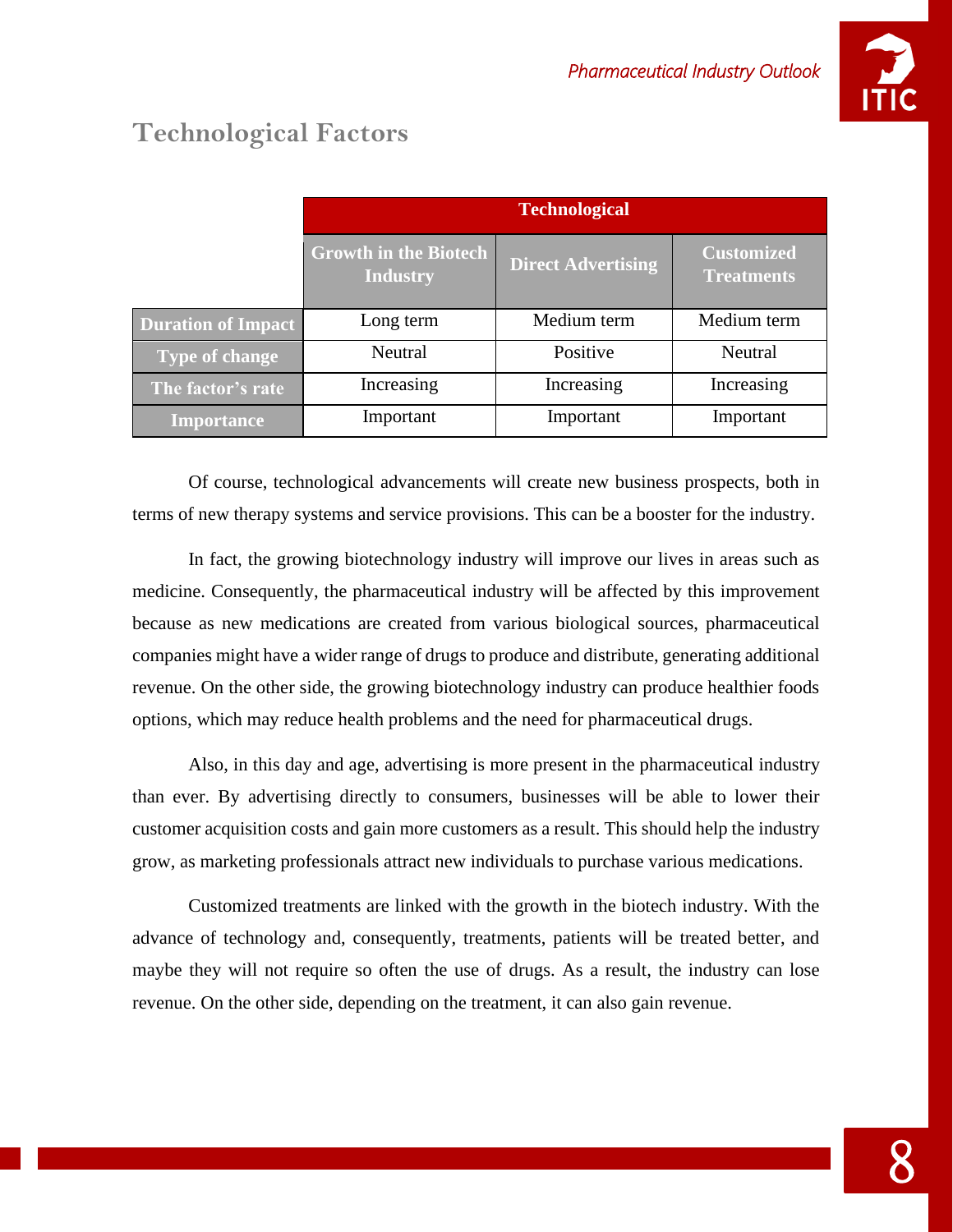

## **Legal Factors**

|                           | <b>Legal</b>              |                      |
|---------------------------|---------------------------|----------------------|
|                           | <b>Strong legislation</b> | <b>Cybersecurity</b> |
| <b>Duration of Impact</b> | Short term                | Medium term          |
| <b>Type of change</b>     | Neutral                   | Positive             |
| The factor's rate         | Increasing                | Increasing           |
| <b>Importance</b>         | Important                 | Important            |

As mentioned earlier, the pharmaceutical industry has many regulatory and legislative restrictions. There can be some indirect issues that may affect the growth of the pharmaceutical business.

Examples of that can be the government that always uses laws to control the fraud regarding the expiration dates and manufacturing of the batch of drugs. If a company fails to adhere to the set guidelines, it may have to face legal proceedings.

On the other hand, there is an issue with cybersecurity. Pharmaceutical companies are mainly dependent on their databases and, if they get affected by cyber threats, the customer may lose confidence and trust in their products and services.

|                           | <b>Environmental</b>               |                                 |
|---------------------------|------------------------------------|---------------------------------|
|                           | <b>Growing community awareness</b> | <b>Growing carbon footprint</b> |
| <b>Duration of Impact</b> | Medium term                        | Medium term                     |
| <b>Type of change</b>     | Neutral                            | Negative                        |
| The factor's rate         | Increasing                         | Decreasing                      |
| <b>Importance</b>         | Important                          | Important                       |

## **Environmental Factors**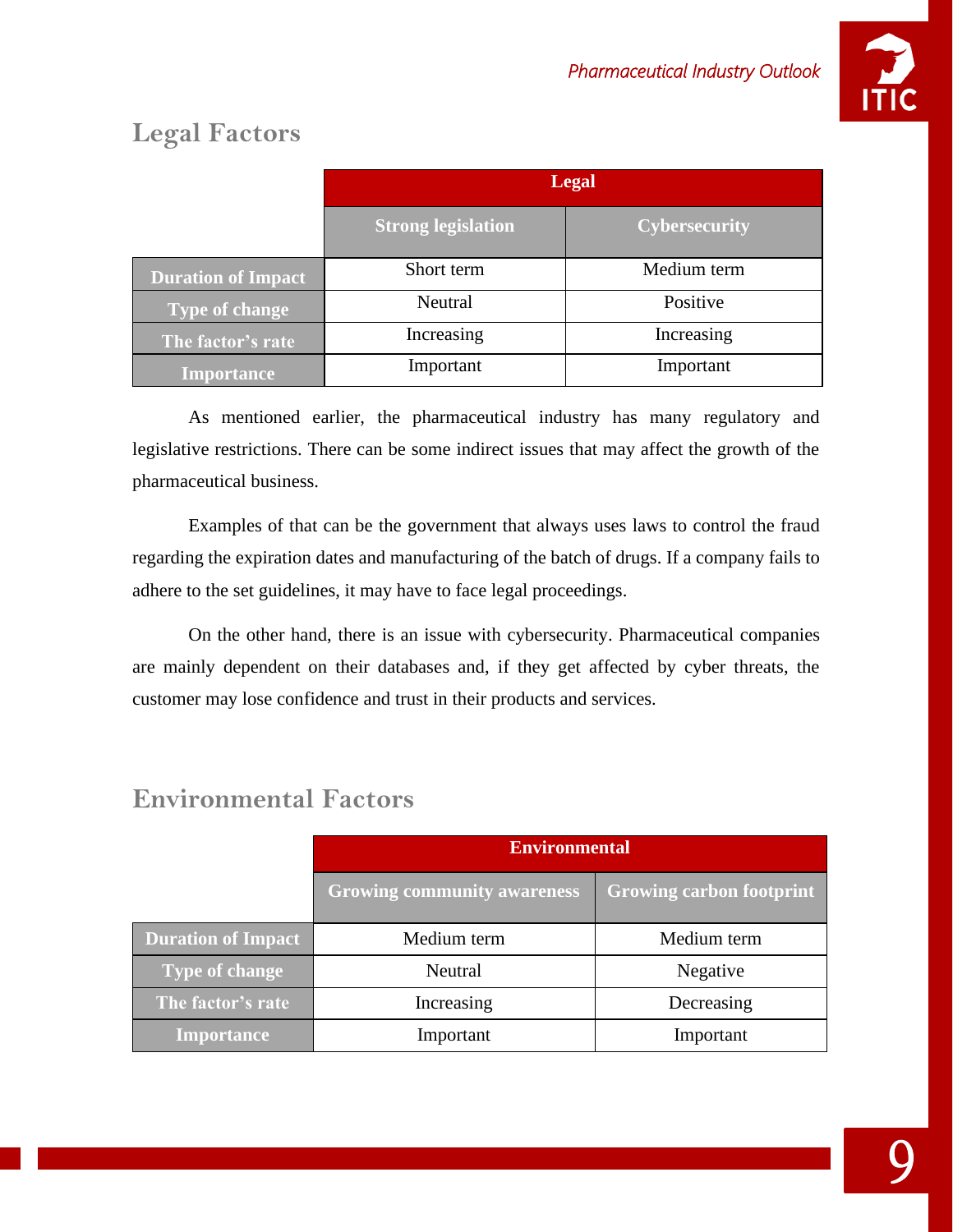

The environment is a significant concern and the impact of waste materials on the environment has worried everyone. In this industry, manufacturing drugs leave a large carbon footprint. As a result, many countries are coming up with regulations to decrease the effect on the environment. Abiding by these regulations may be costly for the new companies.

The growth of community awareness of the environment is directly linked with the growth of carbon footprint in this industry. Companies are already trying to decrease their carbon footprint, but are still far away from the objectives.

# Industry Competitiveness

#### **Porter's 5 Forces**

#### **Competitive Rivalry within the industry:**

- Strong competitive force.
- Most of the players have been here for a long time and are well recognized globally.
- The profit margins are high, and government strict regulations make it a very competitive industry.
- A common trend in the merger and acquisitions activity where large enterprises absorb smaller players.

#### **The Threat of New Entrants:**

- Weak competitive force.
- Extensive costs associated with the establishment of a manufacturing, research and development, marketing sales as well as distribution.
- Very high risk of return on investment due to low success rate of the drug approval.
- Highly developed distribution channels, creating a large obstacle for smaller players.
- Most of the drugs are patented so new entrants will have to develop and create their own products from scratch.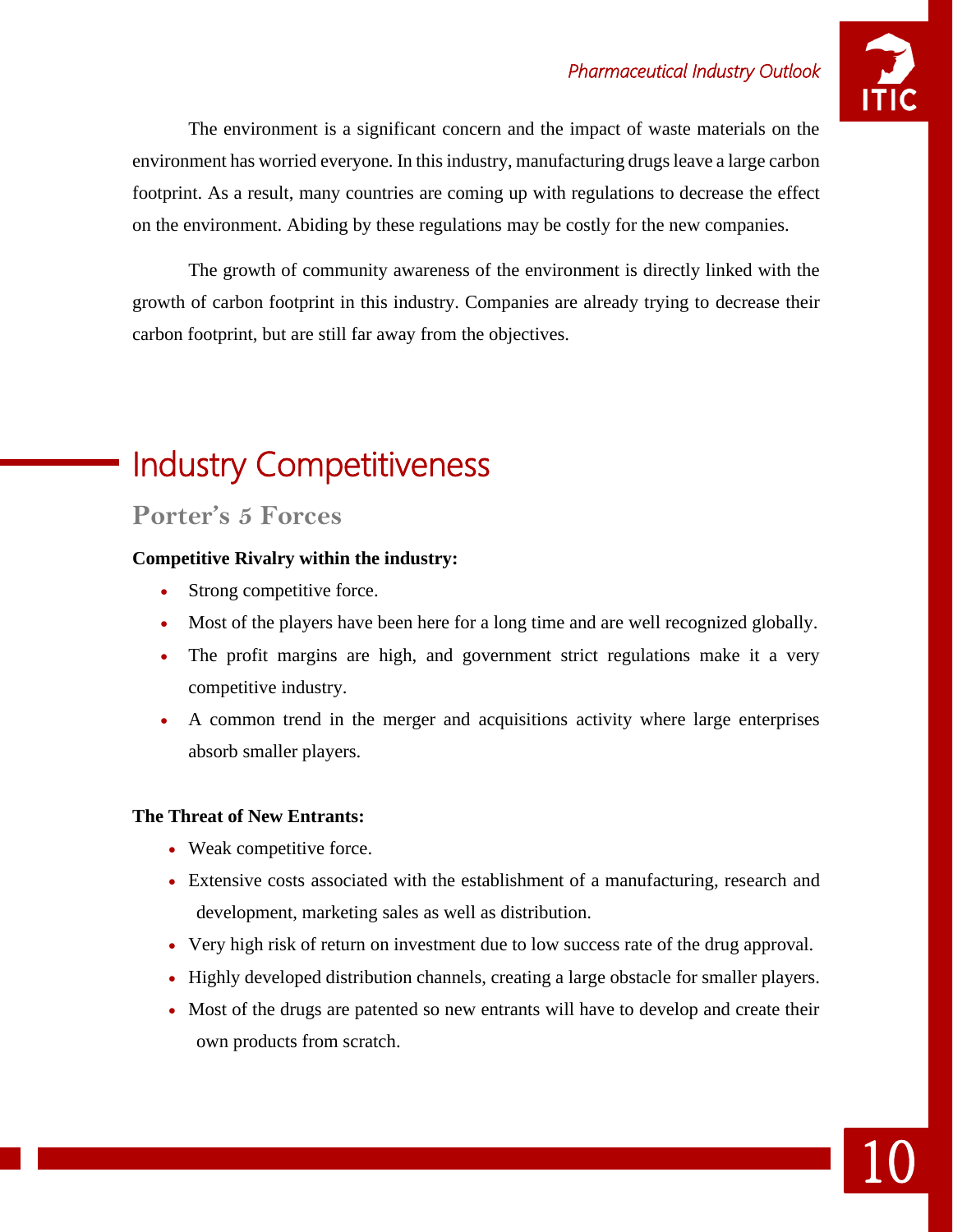

11

#### **Bargaining Power of Suppliers**

- Weak competitive force.
- Most of the pharmaceutical companies in this industry require raw materials for the drugs they produce from their production chain.
- Technology is also another requirement. The manufacturing and production plants must be optimized to accommodate high production levels.

#### **Bargaining Power of Buyers**

- Medium competitive force.
- New drug patents often last for twenty years, allowing the manufacturer to dictate the prices for this period. Only after that other competitors are allowed to participate in the manufacturing of set drugs.
- Individual buyers have little or no power. Hospitals, however, possess a certain bargaining power.

#### **The Threat of Substitute products**

- Medium / Weak competitive force.
- If the drug is still in its patent period, there is no substitute. However, once the patent expires, generic production begins, and a vast number of substitutes are developed.
- Alternative medicines such as yoga, meditation and other therapies can be seen as substitutes. These are often used more by the eastern nations.
- Promoting a healthier lifestyle such as balanced diet and physical activity is a substitute to many drugs.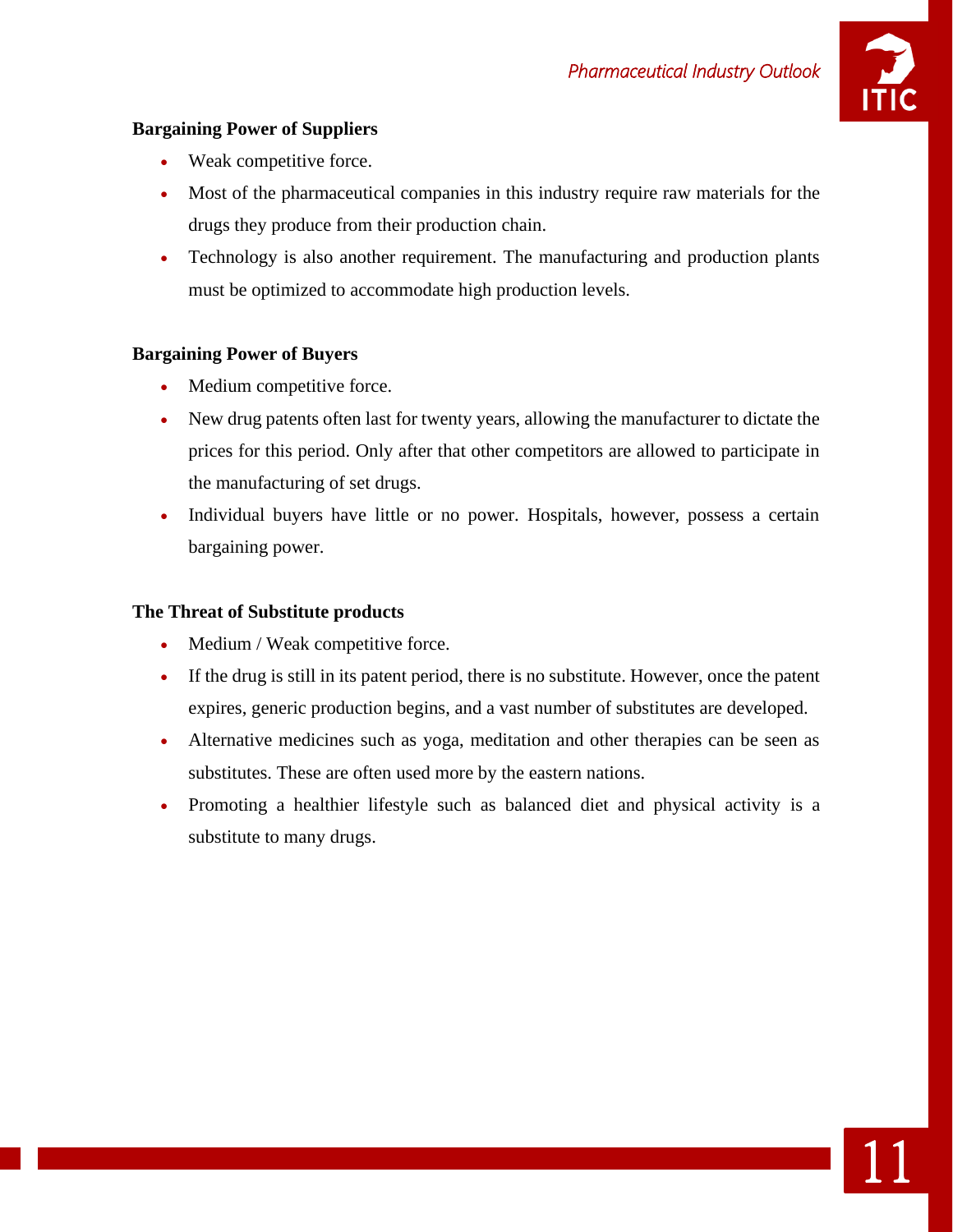

## **SWOT Analysis**

| Strengths                                                                                                       | <i>Leaknesses</i>                                                                                                                                |
|-----------------------------------------------------------------------------------------------------------------|--------------------------------------------------------------------------------------------------------------------------------------------------|
| <b>S1:</b> Highly skilled workers<br><b>S2:</b> Constant demand for products<br><b>S3:</b> Large base of buyers | <b>W1:</b> Low profit margins<br><b>W2:</b> Lengthy drug approval process<br><b>W3:</b> Large startup costs<br><b>W4:</b> Costly and lengthy R&D |
| <b>Opportunities</b>                                                                                            | Threats                                                                                                                                          |
|                                                                                                                 |                                                                                                                                                  |

#### **W1 & 05***: Potential Increase in Profit Margin*

Prices for certain materials in this industry can be quite expensive, also with a lot of money spent on research and development, a lot of companies have low profit margins. However, as the market becomes more global due to globalization, the lack of resources which is one of the main causes for the low profit margins may diminish because there will be access to this material at different places and possibly for cheaper.

#### **S2 & O2:** *Government Support for the Greater Good*

Considering the fact that in this industry there is a constant demand from organizations and the general public for treatments and pharmaceutical products, governments oftentimes provide support to companies in this sector to guaranty the wellbeing of their citizens. Governments tend to provide support through financial grants and sometimes even have the law and taxes in their favor.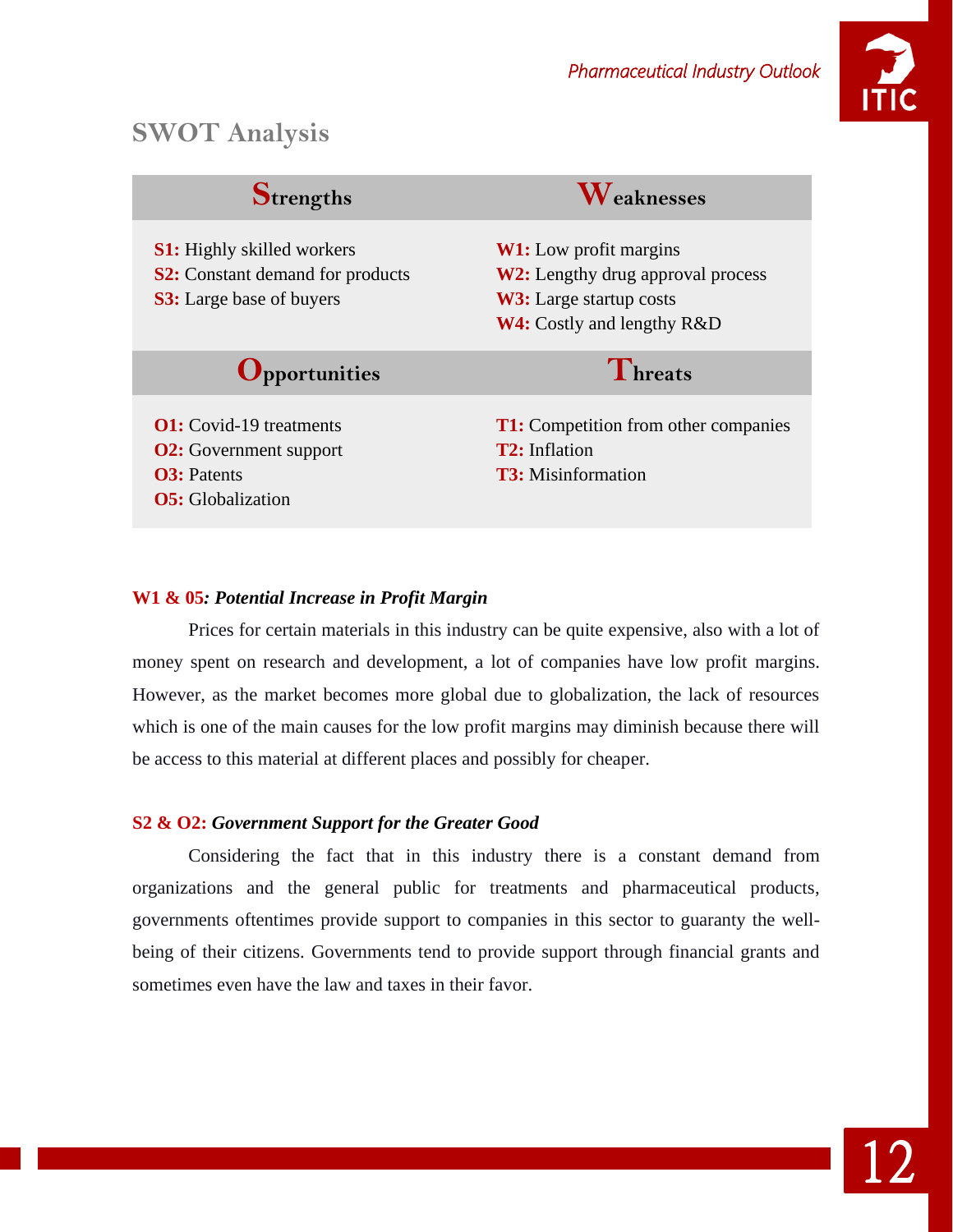

#### **S1 & O3:** *Protection for Innovation*

Working in the pharmaceutical industry often requires skilled employees, meaning that these employees have spent a good amount of time on education and training. With that in mind, a lot of breakthrough innovations come from this field. With the use of patents, companies can secure a good competitive advantage, contributing to their profit margins.

# The Big Players

**Merck & Co.**

#### **Description**

Merck  $& Co.$  is a multinational pharmaceutical company that was founded in America on January 1, 1891, and is headquartered in New Jersey. Outside of the United States and Canada, the company is known as Merck Sharp & Dohme (MSD). Merck & Co. is publicly listed and traded on the New York Stock Exchange (NYSE).

The company mainly focuses on health solutions through its vaccines, production of medicine, biologic therapies, and animal health products.

Currently, Merck & Co. is one of the biggest pharmaceutical companies in the world, with a market capitalization of \$204.104 billion. Merck spends over \$2 billion every year on research and development and about 40% of its revenues from human health products are generated outside of the United States

#### **Strategy**

The two segments that Merck operates in are pharmaceutical and Animal Health. The company's pharmaceutical segment is their largest segment which takes over 88% of the total sales. This segment includes vaccines and human pharmaceutical products which include therapeutic and preventive agents used to treat disorders. These medicines are usually only made available to the public through a prescription. The products in this segment are mainly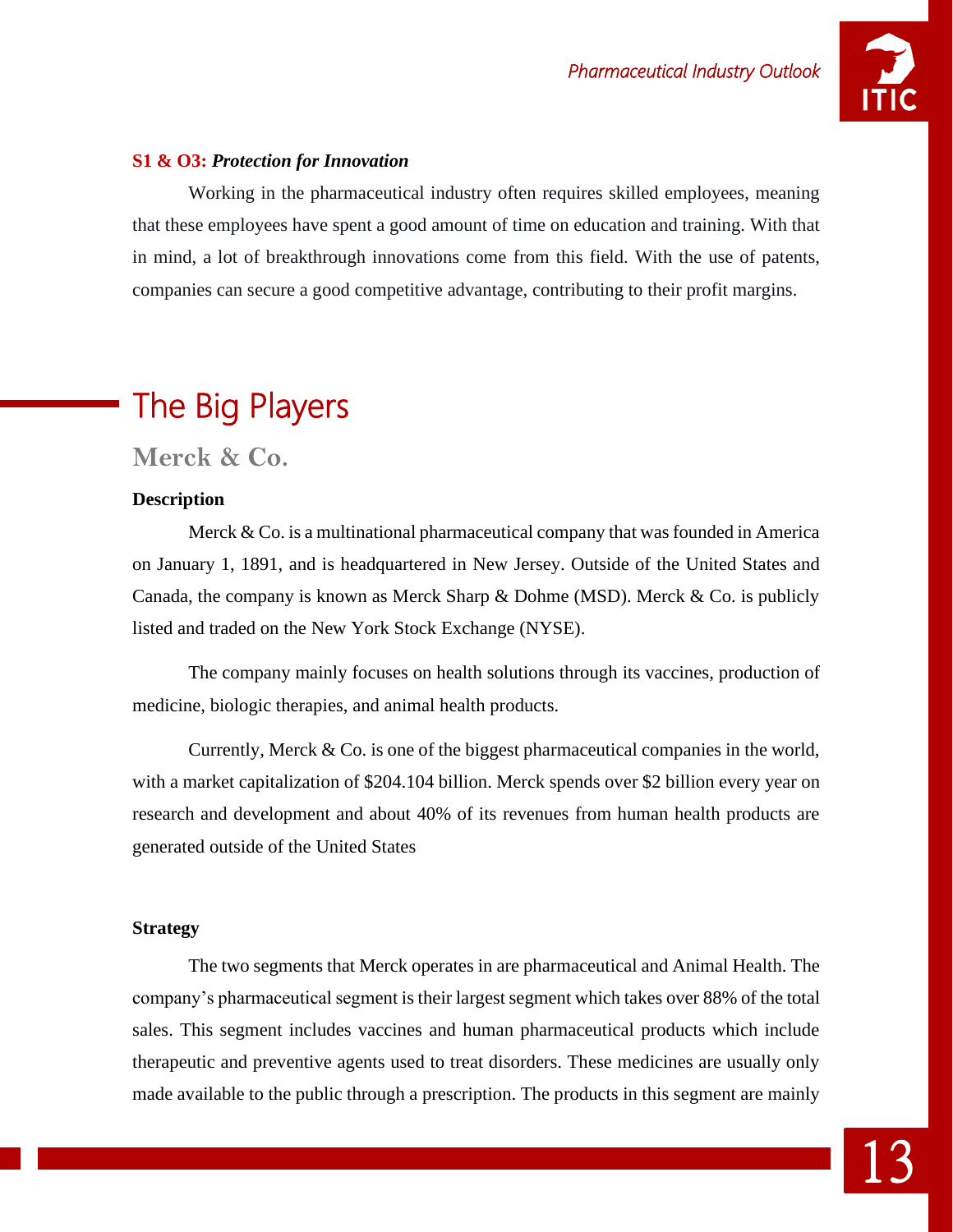

sold to hospitals, government agencies, wholesalers/retailers, and managed health care providers. In the Animal Health segment, Merck manufactures and develops veterinary pharmaceutical and vaccine products specialized for prevention and treatment of disease in animals. These products are then sold to animal breeders, veterinarians, and farms. Merck can maintain market exclusivity in its products through the use of patents.

The sale of these products is Merck's main revenue stream. The company creates product awareness for their customers through marketing. They either do it through campaigns and professional representatives who directly communicate with the end-user or it is done through joint ventures and licenses.

#### **Financials**

In terms of financials, the company's revenues have been on a steady increase annually. Revenues went from \$39.5B in 2016 to \$48.01B by the end of 2020. An increase of 21.5%.

The ROA in the 3rd quarter was 6.14%, growing over 19% from the 3rd quarter of 2016. In 2018 the ROA dropped to 1.53%, the lowest it has been since 2010, however it quickly recovered in 2019, going as high as 11.79%. According to CSI Market, this ratio currently performs above the industry average of 4.06 %. The company's ROE also followed a similar route, going from 11.55% in the 3rd quarter of 2016 to 20.52% in the 3rd quarter of 2021. An impressive 78% increase in the span of 5 years. Similar to the ROA, the ROE also is performing above the industry average of 11.16 %

Concerning liquidity, Merck and Co.'s current ratio has mainly fluctuated from 1.02- 1.82 since 2016. There has not been much fluctuation in this ratio and it is stable. Currently, this ratio is at 1.31, which is underperforming the industry average of 2.72. Regardless of this, the company is still able to meet short term obligations efficiently. The company has a quick ratio of 1.06, indicating that there is good short-term financial strength.

Currently, the company's debt to equity (D/E) ratio is performing below the industry average of 0.14. The D/E ratio now is 0.80 and has been fluctuating around 0.6-1 since 2016.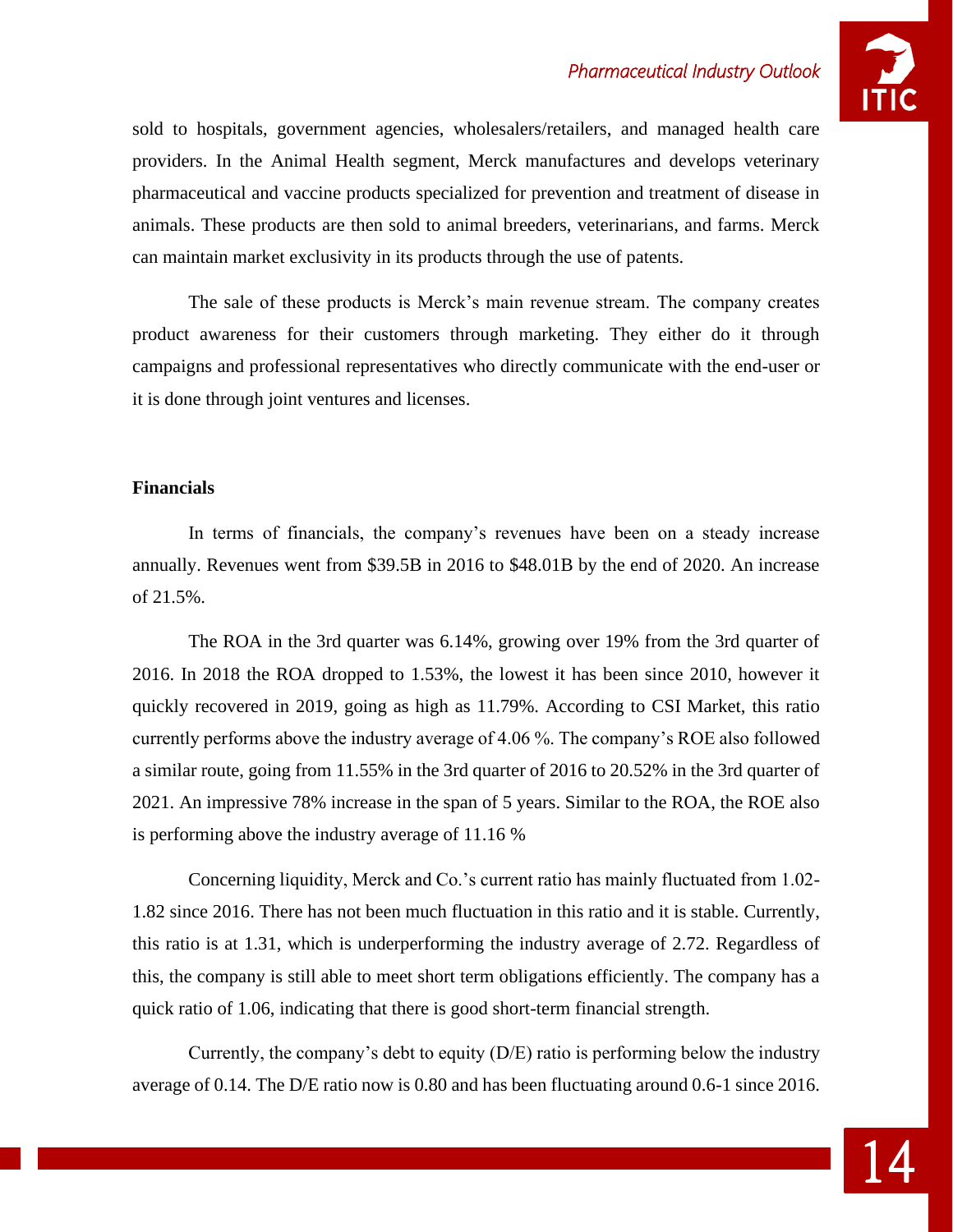

The stock price (MRK) has grown over 30% since the 2020 March crash. The price is currently at \$80.53 (10/10/2021). This year's stock high was in September, with the price hitting \$84 and its low was in early March with the price hitting \$66. Price is currently in consolidation between the high and low, with not much price action on the daily chart.

#### **Roche**

#### **Description**

Roche is a company founded in 1896 in Switzerland, which started as a small pharmaceutical laboratory. During the 20th century, the company became world's health reference and global leader in cancer treatments. Nowadays, Roche is represented in more than 150 countries around the world and gives 88,000 jobs, 250 of them in Portugal and it is the 3rd biggest player of the pharmaceutical industry.

Roche presents itself as a company that is "Doing now what the patients need next". Currently, Roche's offer includes innovative pharmaceutical products and personalized diagnostics, which provide profound information to guide treatments and answer more patients' questions than any other company.

#### **Strategy**

Roche is a global leader in several segments: biopharmaceutical, in-vitro diagnostics, and innovating procedures in many diseases, especially cancer-related. Due to its many business areas, the company has some subsidiaries, for example, Genentech and Chugai Pharmaceutical.

In its three primary departments: diagnostic solutions, medicines, pharmacovigilance, its vision "is to ensure that the screening, diagnosis, treatment and even prevention of diseases will more quickly and effectively transform the lives of people everywhere ensuring the right treatment for the right patient at the right time" to help patients to live longer and better lives.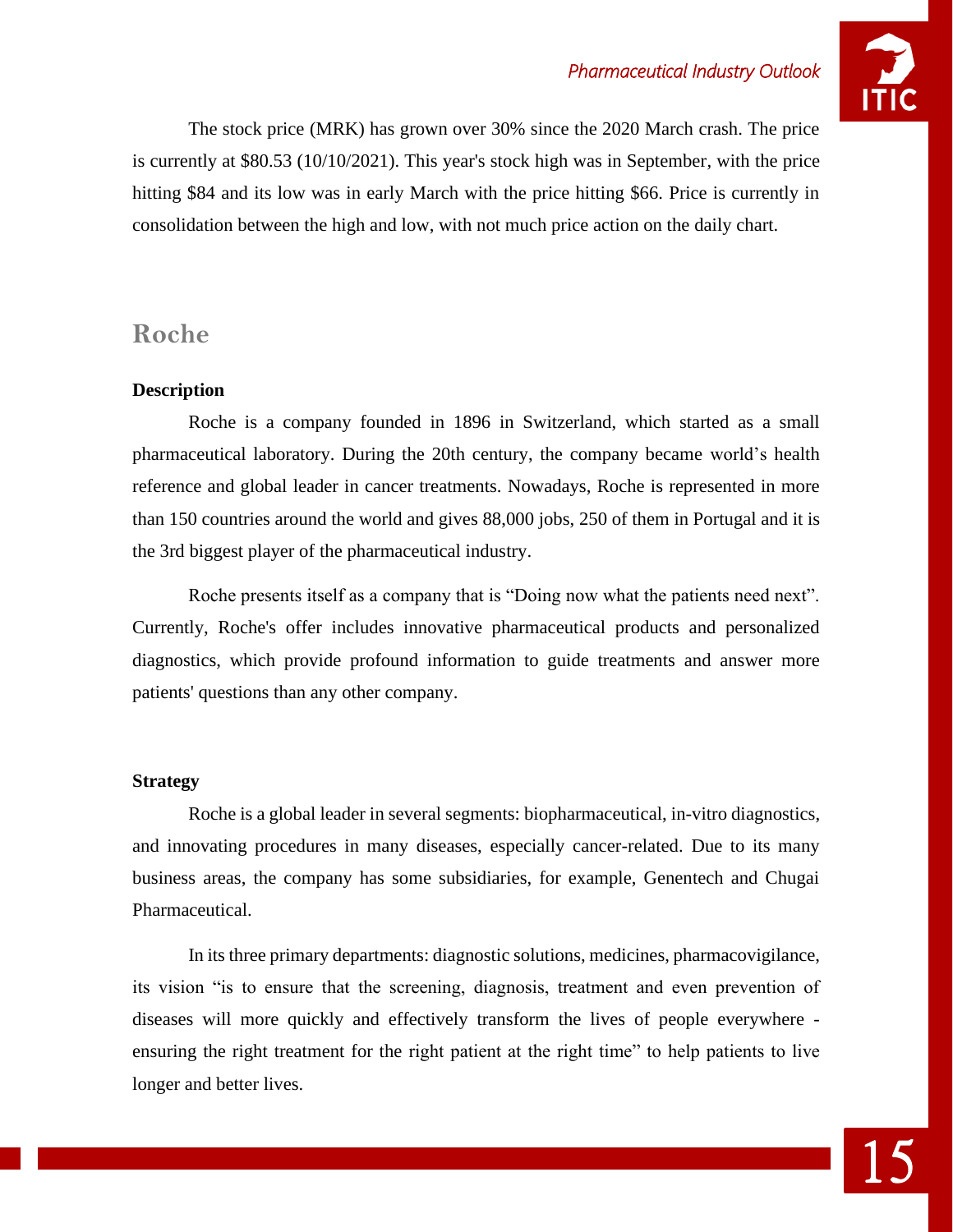

The principal purpose of the company inspires the decision-making principles, processes, and structure of Roche. The autonomy of the research and development centers, aligned with the over 200 external partners that foster diversity and agility. Roche primes for a transparent dialogue, clear accountability, and a high degree of empowerment, because it aims to achieve long-term sustainable growth and deliver value to all our stakeholders.

#### **Financials**

Listed on the Swiss Exchange (SIX), with the acronym (RHHBY), Roche's Market capital is valued at 329.54B and priced at 48.23\$ per share on October 13th.

After analyzing its performance in the last few years, it is visible an increase in revenue, being 65.86B, in 2020. The most recent data shows a growth in 2021, as well. The Diagnostics Division sales, the major source of revenue, had grown 49% in 2021, while the Pharmaceuticals Division sales decreased 7%. With an operating margin of 30.68%, Roche reached a profit margin of 22.58%, a ROA of 14.16%, and a ROE of 38.87%.

The Swiss company presents a Debt-to-Equity ratio of 39.19. Currently, Roche has 6.83B of shares Outstanding, book valued with 5.53. The number of stocks, accompanying the 15.45B of Net Income, results in EPS of 2.20 and a Price for Earnings (P/E) of 21.55.



Roche pays dividends with a yield of 2.53% and a payout ratio of 56.6%. This rate has been constant, representing the sustainable principles mentioned before.

*Figure 1: Roche Financial Information (Source: Roche.com)*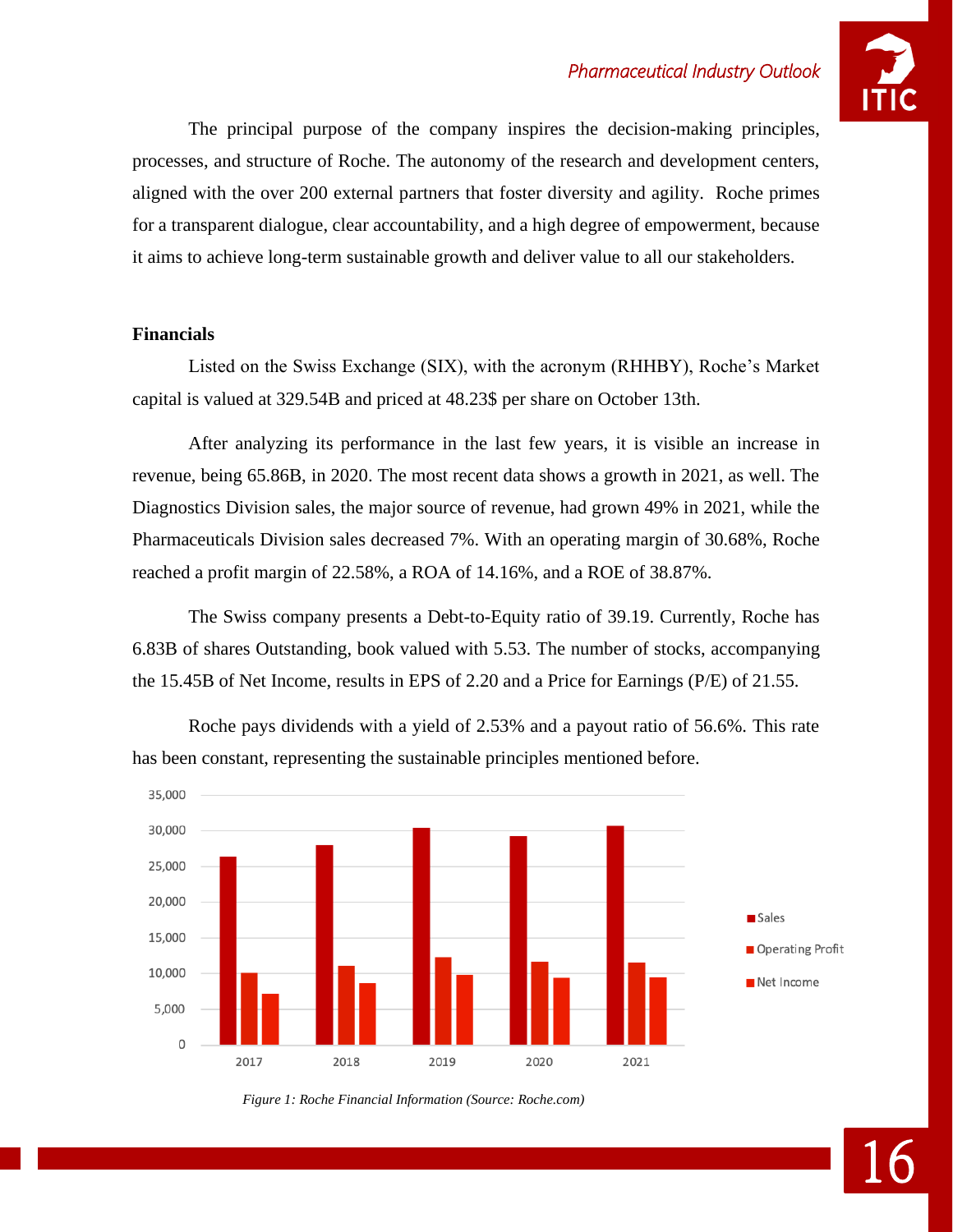

## **Conclusion**

R&D in biotechnology has increased, taking steps towards the early diagnosis of cancer and enabling the development of vaccines and other drugs. However, this sector is highly competitive and regulated, which makes it difficult and increases the waiting time to make a profit, making many investment projects impractical. The profit awarded by these companies is strongly affected by the high R&D costs (about 20% of profits), which is a strong weakness in this sector.

On the other hand, given the Covid-19 pandemic, governments have increased their attention to this sector, investing in private companies, which enables its growth. The intercompany exchange is an opportunity that allows you to alleviate the scarcity of resources and, thus, increase your profits.

That said, there is still plenty of long-term growth potential for investors' benefit, given that with globalization and the consequent cooperation between companies, with the support of the State and technological development, these companies can maximize their profits.

*Tomás Castro, Editor-in-Chief*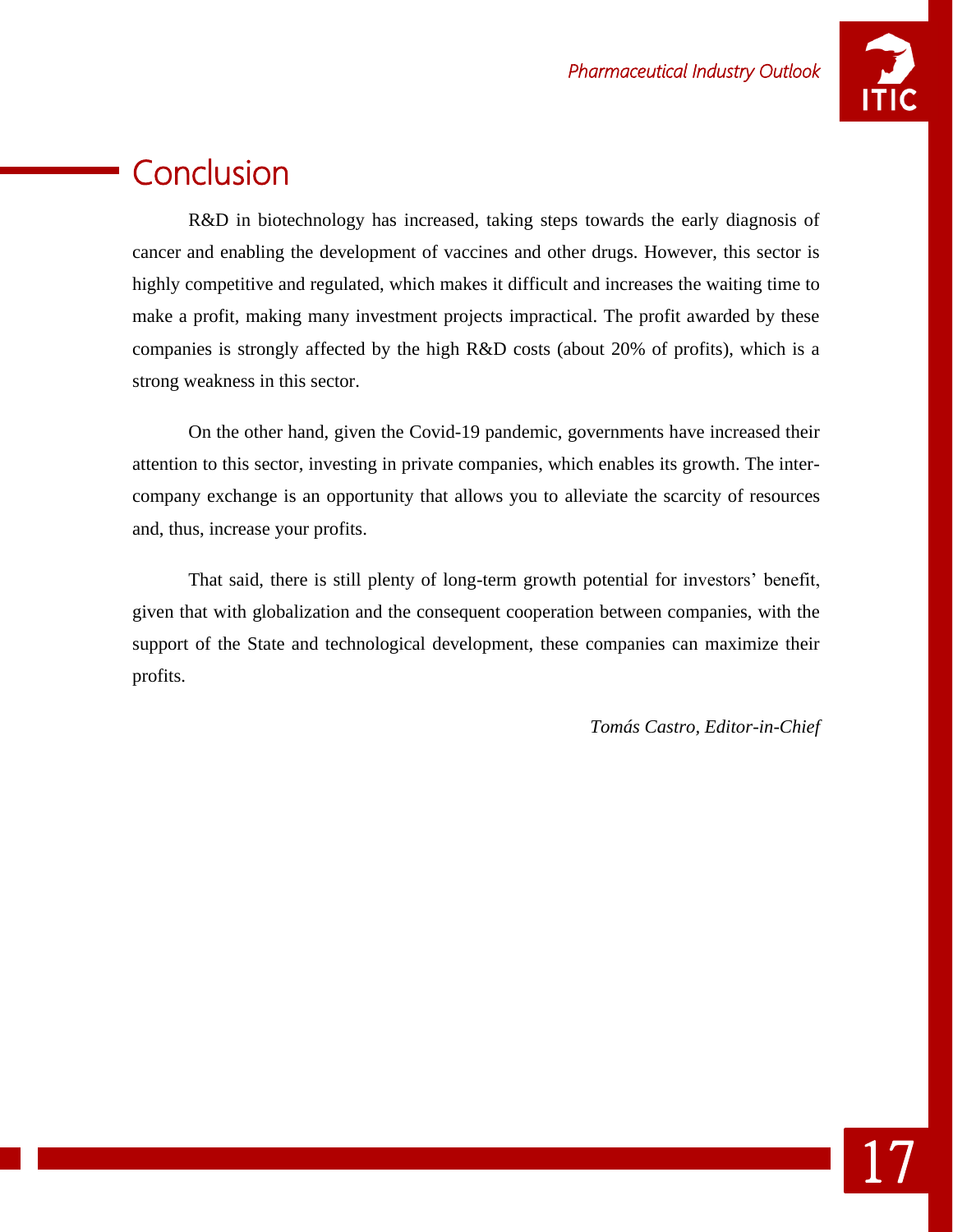

## **DISCLAIMER**

This report was elaborated by Equity Research Analysts from the Research Division of ITIC – ISCTE Trading & Investment Club. ISCTE Business School does not take responsibility for the information expressed in this document. All data was collected by our analysts from Bloomberg L.P. and Thomson Reuters databases and used to generate statistics and graphs in excel software. These graphs are property of ITIC and should not be copied.

ITIC – ISCTE Trading & Investment Club is a Training & Research Association of Finance & Investment, headquartered in ISCTE Business School, Lisbon. Copyright 2017 ITIC – ISCTE Trading & Investment Club. All rights reserved. This report has been prepared and issued by ITIC – ISCTE Trading  $&$  Investment Club for publication globally.

All information used in the publication of this report has been compiled from publicly available sources that are believed to be reliable, however we do not guarantee the accuracy or completeness of this report. Opinions contained in this report represent those of the equity research division of ITIC – ISCTE Trading & Investment Club at the time of publication. The securities described in Equity Research may not be eligible for sale in all jurisdictions or to certain categories of investors.

**No part of this material may be (i) copied, photocopied or duplicated in any form by any means or (ii) redistributed without the prior written consent of ITIC – ISCTE Trading & Investment Club.**